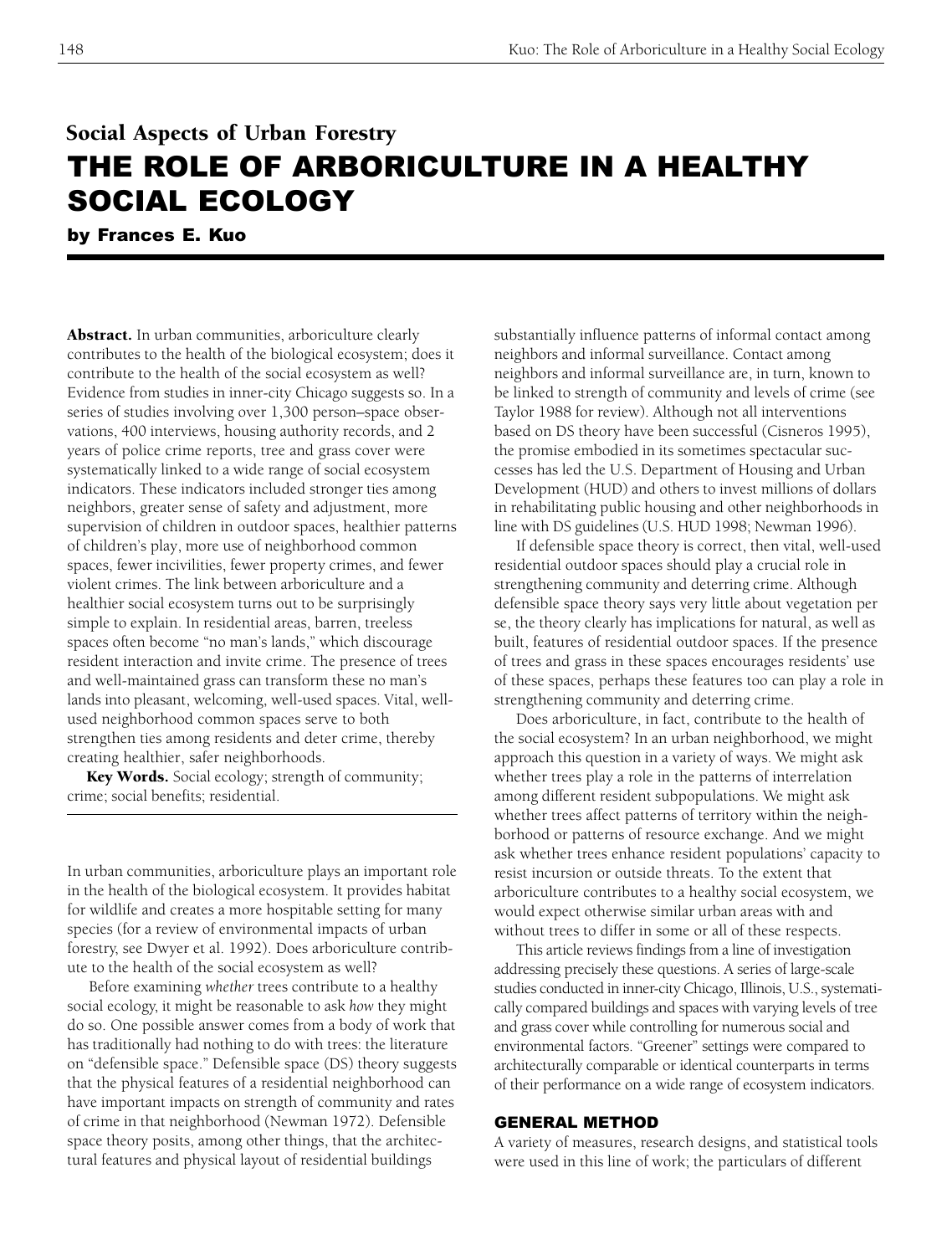studies within this line of investigation differed considerably. For the purpose of this review, only a brief overview of methodology is provided here. Detailed descriptions of the methodology for the constituent studies may be found in the original journal articles. Similarly, the specific statistical evidence underlying each link reported here can be found in the original journal articles. In many cases, a link between tree cover and an outcome is documented not only by statistical evidence of a relationship but also by mediation tests examining the proposed mechanism and by numerous, sometimes dozens of, statistical tests for potential confounding factors. While all findings reported here were statistically significant, it should be noted that both effect sizes and certainty levels varied across different analyses and different

studies. The purpose of this review is to introduce the commonalities of the work as a whole and to address a larger theme not fully treated in any of the constituent studies—the relationship between trees and a healthy social ecology.

Setting and Overall Research Design

In examining the potential effects of trees on a healthy social ecology, the challenge was to find a setting in which the presence of trees was independent of other factors likely to affect the social ecology. Ideally, any neighborhoods we studied would meet four criteria. First, a potential research setting had to have variation in the amount of green cover immediately outside residences—from places that were full of plants to places that were barren of plants. Second, environmental features other than vegetation should be held constant across residences. Third, residents should be randomly assigned to residences or assigned irrespective of the amount of green cover. Finally, residents should have no influence over the maintenance of the vegetation near their home.

We found two public housing developments in Chicago that met these criteria: Robert Taylor Homes and the Ida B. Wells housing development. Each development has pockets of trees and grass as well as expanses of barren area (Figure 1). Each development is strikingly consistent in architecture. At the time of our studies, Robert Taylor Homes consisted of 28 identical 16-story apartment buildings laid out in single file along a 4.8-km corridor. Each building at Robert Taylor Homes was bordered on the west by an interstate highway and railroad tracks and on the east by a six-lane municipal thoroughfare and wide sidewalk. The Ida B. Wells development included 124 low-rise (2- to 4-story) apartment buildings laid out on a typical grid pattern. Chicago Housing Authority policies result in de facto random assignment of residents to apartment buildings for both developments,

and residents have no influence over the location or maintenance of trees or grass at either development. Thus, throughout this review, all comparisons between "greener" and "less green" settings refer to settings which are either roughly matched or identical in a host of architectural characteristics and resident characteristics.

It should be noted that, in the studies reported here, ratings of "greenness" and "green cover" may be regarded as roughly equivalent to ratings of "tree cover." Although "greenness" and "green cover" were defined to include grass cover, the amount of tree cover in a scene is a very strong predictor of overall judgments of greenness; by contrast, the amount of grass cover appears to contribute little to ratings of greenness.



Figure 1. Apartment buildings at Robert Taylor Homes (top) and Ida B. Wells (bottom), without trees (left) and with trees (right).

# RESULTS

## Welcoming Residents Outdoors

A quarter-century of research (for review, see Kaplan and Kaplan 1989) has indicated that, in general, urban outdoor areas with trees are substantially more preferred than similar settings without trees. Some housing authority managers, however, have the belief that low-income African Americans don't value trees—that trees are a middle-class preference. Moreover, in poor inner-city neighborhoods there is the concern that trees reduce visibility. Housing authority managers and police suggest that trees make residents feel unsafe; if so, the presence of trees in this setting might actually make outdoor spaces less attractive and less usable. How do poor urban residents respond to trees? Would the presence of trees in outdoor areas have no effect or even make these areas less attractive to residents?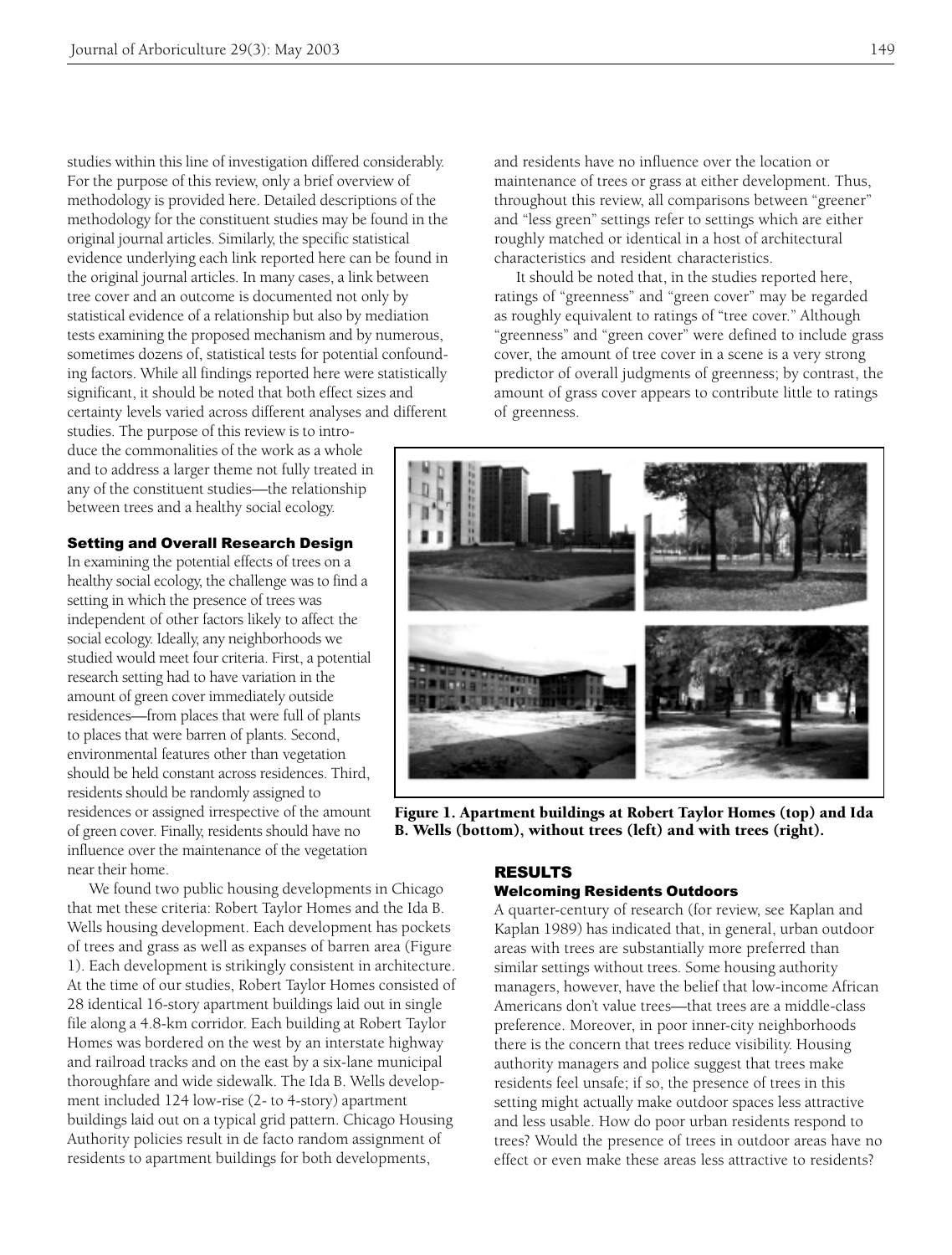Our findings suggest that, in fact, residents' response to trees is extremely positive (Kuo et al. 1998). One hundred residents of a Chicago public housing development were asked to respond to images (photosimulations) depicting their courtyard with and without trees, with other factors (lighting, weather, people in the courtyard, etc.) held constant. Residents strongly preferred images with trees and the more trees, the stronger their preference. Mean ratings for the high tree density images (54 trees per ha) were 6 standard deviations higher than the mean ratings for treeless images (Ms 3.1 versus 0.2 on a 0 to 4 scale, from "not at all" to "very much"). Further, approximately onethird of residents surveyed claimed that they would use their courtyard more if trees were planted.

These findings suggest that, in urban neighborhoods, trees might play a pivotal role in drawing residents outside. They further suggest a way in which arboriculture might contribute to a healthy social ecosystem—by enhancing residents' use of the spaces just outside their buildings, thereby promoting informal contact among neighbors and introducing informal surveillance.

## Adults' Use of Outdoor Spaces

Photosimulations, however, are approximations of reality, and predictions of use are merely predictions. To what extent were inner-city residents accurate in predicting that they would use "greener" outdoor spaces more often?

Quite accurate, it would appear. Findings from three different studies indicate that greener residential outdoor spaces receive more use from adult residents than their barren counterparts. In one study, residents living in greener high-rise apartment buildings reported significantly more use of the area just outside their building than did residents living in buildings with less vegetation (Kuo et al. 1998). In two other studies, adult use of residential spaces was found to be disproportionately concentrated in greener versus more barren spaces (Coley et al. 1997; Sullivan et al., in press). In the Coley et al. study, the greater the number of trees found in a space, the greater the number of people who used the space simultaneously. Moreover, the closer trees were to apartment buildings, and thus the more visually and physically accessible they were, the more people spent time outside near them. In the low-rise development studied, no adults at all were observed in areas devoid of trees.

# Children's Use of Outdoor Spaces

We also found differences in children's use of outdoor spaces as a function of tree cover. Children's use of residential outdoor spaces was disproportionately concentrated in greener versus less green spaces—a statistically significant finding in one study (Coley et al. 1997) and a marginally significant one in another  $(p = .07,$  Sullivan et al., in press). In addition, more detailed observations revealed differences in children's behaviors in greener versus less green spaces. Children in green spaces were more likely to be found engaged in play activities than other kinds of activities, and there was also increased creative play in green spaces (Faber Taylor et al. 1998).

In these studies, both adults' and children's territorial patterns were found to be systematically related to the extent of green cover. Presumably healthier patterns of territoriality greater use of outdoor spaces by adults, greater use of outdoor spaces by children, and increased play in children were associated with greener neighborhood spaces. In drawing residents outside, might trees also increase the time residents spend in proximity to one another, thereby promoting social interaction among neighbors?

#### Resident Interaction Outdoors

Our findings suggest that green cover is indeed related to the amount of social interaction in residential outdoor spaces. Green cover was reliably linked to the number of individuals simultaneously present in areas just outside apartment buildings (Coley et al. 1997). More detailed observations further suggest that the number of explicitly social activities (e.g., talking, playing cards together, working on a car repair together) occurring in residential outdoor spaces is linked to green cover (Sullivan et al., in press). We found 73% more individuals involved in social activities in spaces with high levels of green cover than in spaces with low levels of green cover (Sullivan et al., in press). The pattern was strongest for adults: Compared to more barren spaces, there were 100% more adults engaged in social activities in green spaces.

# Children's Access to Adults Outdoors

The more social nature of residents' activities outside their buildings appears to extend not only to adult–adult interactions but to adult–child interactions as well. In one study, the presence of trees consistently predicted greater use of residential spaces by mixed-age groups of youth and adults (Coley et al. 1997). In another, we found systematically higher levels of access to adults for children in greener versus less green spaces (Faber Taylor et al. 1998).

Thus far, we have seen that trees and grass attract people to use inner-city neighborhood spaces and that in greener spaces there is more social contact among neighbors than in comparable barren spaces. We've also seen that the proximity of the trees to apartment buildings matters—when trees are closer to buildings, people use the outdoor spaces more. It appears that trees contribute to systematically healthier patterns of interrelation among adults and children outdoors.

These findings are exciting because access to adults plays such an important role in healthy child development. Children are socialized into the mores and standards of a culture through imitation of adults, explanations from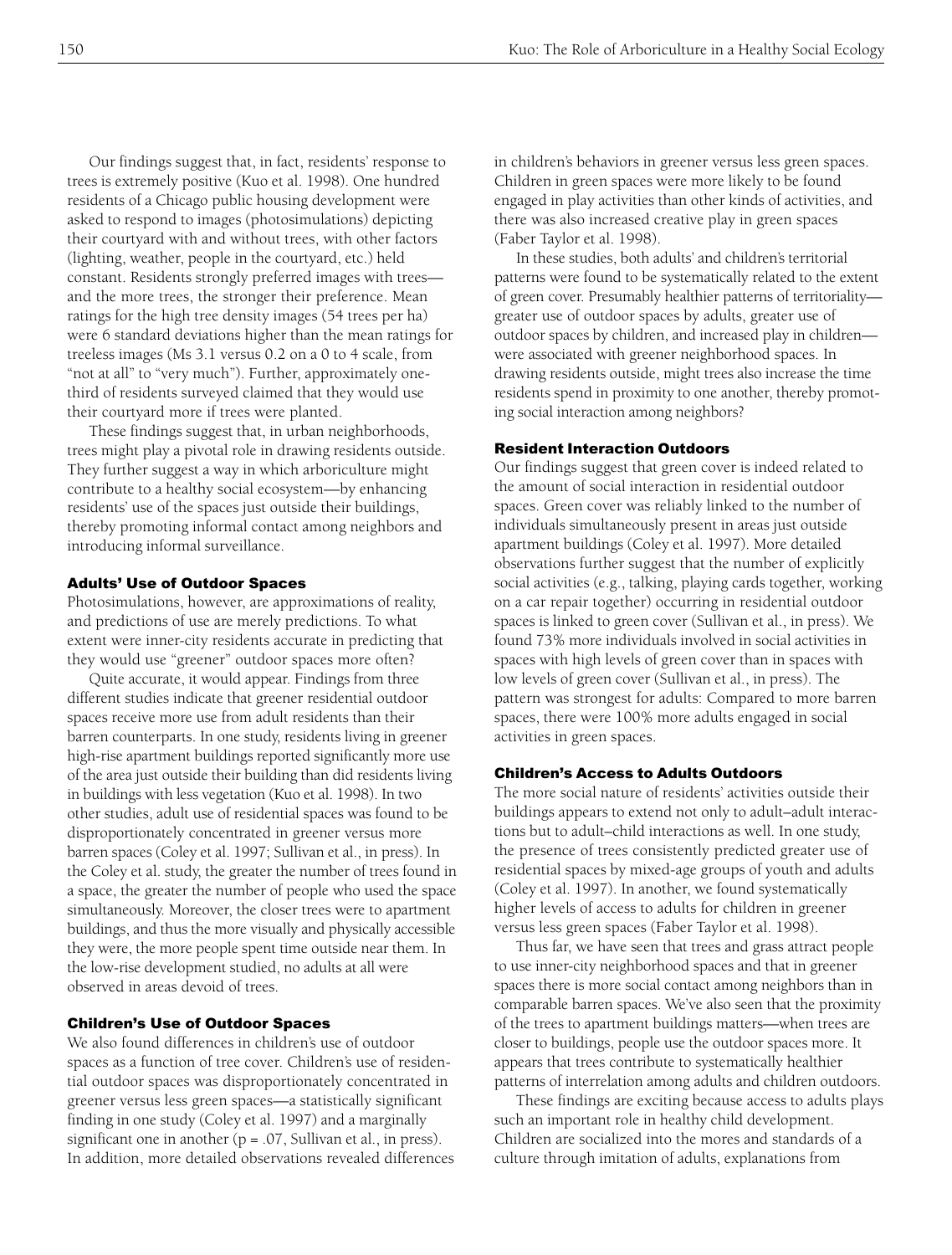adults, and, last but not least, corrective feedback from adults (e.g., Miller and Sperry 1987; Ochs and Schieffelin 1984). Further, adult supervision is pivotal in preventing misbehavior; indeed, "lack of parental supervision is one of the strongest predictors of the development of conduct problems and delinquency" (APA Commission on Violence and Youth 1983, p. 19). To the extent that greener residential spaces promote adult supervision, then, we might expect fewer delinquent behaviors in these spaces.

## Neighborhood Social Ties, Resource Flows

Thus far in this review, we have focused on outcomes specifically related to residential outdoor spaces—residents' use of these spaces, their activities in these spaces, the amount of socializing in these spaces, children's play in these spaces, etc. Do trees go beyond simply enhancing the vitality of residential outdoor spaces? Here, we turn toward social ecosystem variables that do not pertain specifically to residential outdoor space. The question here is whether, by making residential outdoor spaces more vital, trees contribute to the healthy functioning of a community in general.

There is substantial evidence to suggest that opportunities for casual social interaction provide a rich matrix from which social ties among neighbors develop (e.g., Ebbesen et al. 1976; Perkins et al. 1990). Opportunities for casual social contact, in turn, are greater when neighborhood residents spend more time in the outdoor spaces around their homes (Cooper 1975; Gans 1967; Talbot et al. 1987). If informal social contact among neighbors is a key factor in the development of social ties among neighbors, and trees are a key factor in informal social contact, perhaps trees can ultimately affect the development of neighborhood social ties.

A number of findings suggest that trees do in fact help strengthen neighborhood social ties. In a study of 145 public housing residents randomly assigned to architecturally identical buildings with varying levels of vegetation, the greener the building, the stronger the neighborhood social ties (Kuo et al. 1998). Compared to residents living in relatively barren buildings, individuals living in greener buildings reported more social activities and more visitors, knew more of their neighbors, reported their neighbors were more concerned with helping and supporting one another, and had stronger feelings of belonging. Further, statistical mediation tests indicated that the link between vegetation and neighborhood social ties is explained by residents' greater use of outdoor spaces (Kuo et al. 1998). Together, these findings suggest that by increasing the opportunities for residents to meet and interact, greener common spaces facilitated the development and maintenance of neighborhood social ties. This general pattern of findings has been replicated in a study of senior citizens (Kweon et al. 1998).

It is important to note that in another study comparing neighborhood social ties for residents of greener versus less

green buildings (Brunson 1999), no significant differences were found in the number of neighbors with whom residents reported having strong ties. It may be that shared use of common spaces contributes only to the development of strong ties with one or two neighbors, as opposed to fostering a strong network of ties as in a village or small town.

It is also important to note that one component of neighborhood social ties in this work was the sharing of resources between neighbors. For individuals who live in intense poverty, neighborhood social ties are more than a pleasant feature—they are the foundation of an important survival strategy. Social ties among neighbors provide a conduit through which individuals share resources (Belle 1982; Stack 1974). In poor communities, social ties among neighbors are the first line of defense against the ravages of poverty. By contributing to stronger ties among neighbors, trees may enhance residents' resilience in the face of sudden financial setbacks and emergencies.

To summarize thus far, our findings suggest that in poor inner-city neighborhoods, trees not only enhance patterns of resident territoriality but also contribute to healthier, more supportive patterns of interrelations among residents, including greater sharing of resources.

#### Sense of Safety

At the beginning of this review, we addressed the concern that trees might decrease visibility and thereby reduce either actual safety or residents' sense of safety. Here, we come full circle and address the link between trees and safety directly.

Previous research indicates that neighbors who have strong social ties form more effective social groups (e.g., Greenbaum 1982; Warren 1981). For instance, compared to communities in which neighbors had weaker social ties, those with stronger social ties were more capable of building consensus on values and norms (Dubow and Emmons 1981), monitoring behavior, intervening if problem behaviors occur (Taylor 1988), and defending their neighborhoods against crime (e.g., Perkins et al. 1990). If stronger social ties among neighbors are key to creating more effective, safer neighborhoods, and treed spaces help promote ties among neighbors, perhaps the greenness of neighborhood landscape ultimately affects levels of safety and security in a neighborhood.

In inner-city neighborhoods, do treed spaces influence neighborhood safety and security? It seemed plausible that residents might feel safer in a setting if they knew, trusted, and could count on their neighbors—in other words, if they had strong social ties with their neighbors. At the same time, it seemed possible that even the high-canopy trees characteristic of public housing might reduce visibility, thereby reducing residents' sense of safety.

Our findings suggest that, in fact, residents living in greener buildings feel significantly safer than do their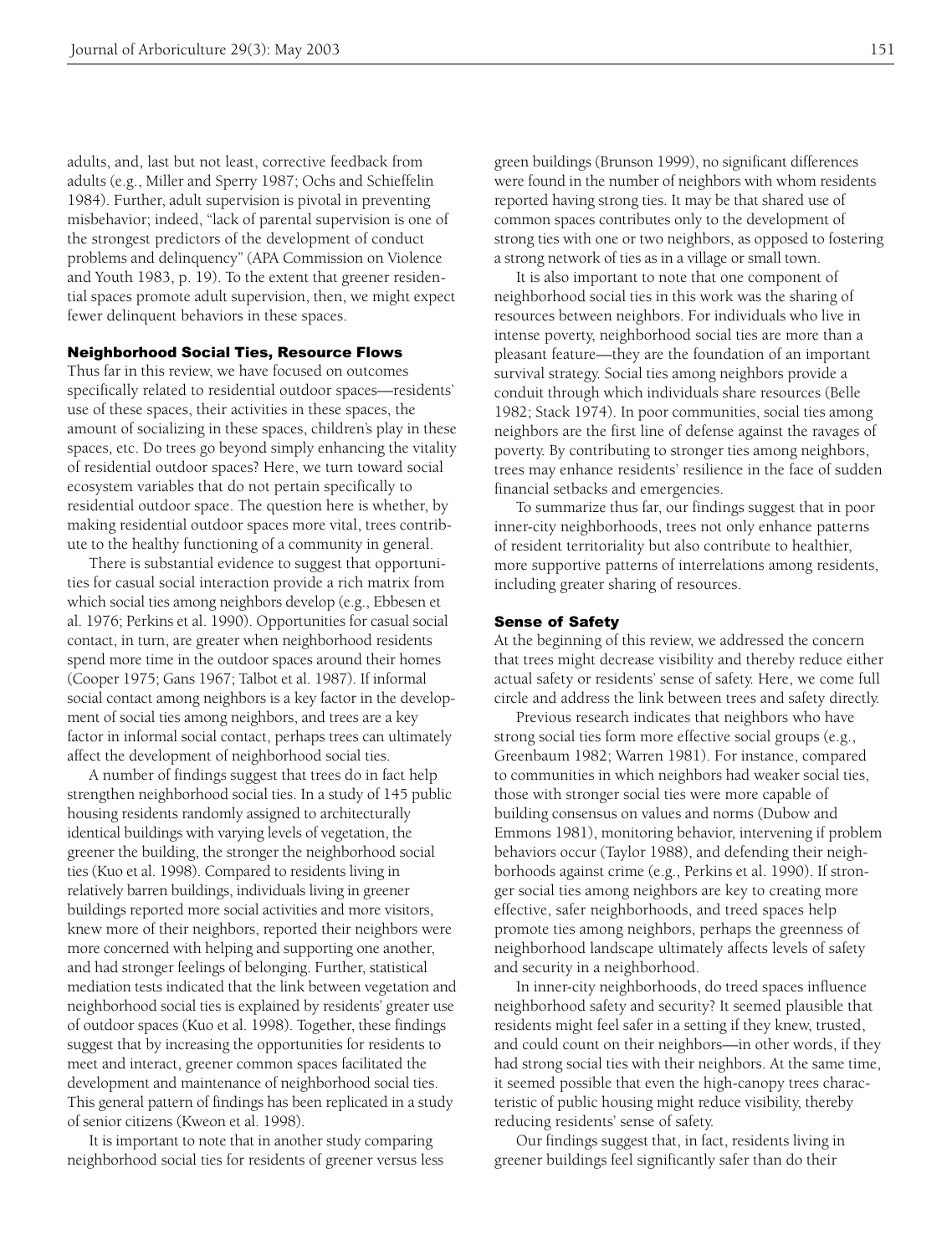counterparts living in more barren buildings. Further, our findings suggest that residents of greener buildings feel more comfortable or adjusted in their surroundings in general. We asked 145 public housing residents "How safe do you feel living here?" and "How well have you adjusted to living here?" We then compared the responses for residents assigned to relatively green versus relatively barren buildings. As predicted, individuals living adjacent to greener common spaces reported that they felt both safer and better adjusted than did their counterparts living adjacent to relatively barren spaces (Kuo et al. 1998).

#### Graffiti and Other Signs of Disorder

Findings from another study suggest that not only do residents in greener settings feel safer but also that they experience systematically fewer "incivilities"—the nuisances and petty crimes that signal the breakdown of normal territorial functioning. We asked 90 residents of an innercity neighborhood to report on the incidence of graffiti and other so-called incivilities in the spaces adjacent to their apartment building. Residents of greener buildings reported systematically fewer incidences of vandalism, graffiti, and litter than their counterparts assigned to more barren buildings (Brunson 1999). Moreover, greener buildings were subject to significantly fewer "social incivilities"—noisy, disruptive individuals; strangers hanging around; and illegal activities.

There are a number of possible explanations for the link between trees and a lower incidence of incivilities. The presence of trees and grass may signal a more well-cared for space and, therefore, a higher likelihood of perpetrators being noticed (Brown and Altman 1983). Alternatively, the greater use of greener spaces may introduce more "eyes on the street" (Jacobs 1961). Yet another explanation may lie in the greater social cohesiveness around greener spaces perhaps residents who know and trust each other are more effective in instituting "local social control" over what goes on in the spaces outside their homes (Greenberg et al. 1982). Any and all of these factors might contribute. In any case, it appears that the presence of trees in residential outdoor spaces is linked with more successful territorial functioning. Treed spaces appear to be less vulnerable to incursions and minor outside threats.

# Property Crimes, Violent Crimes

To the extent that trees confer some protection against incursions, it seemed possible that they might provide some measure of defense against more significant threats as well. To examine this question, we collected 2 years of police crime reports for 98 apartment buildings in one inner-city neighborhood and used the extent of tree and grass cover outside each apartment building to predict the number of crimes reported for that building (Kuo and Sullivan 2001). We

found systematically negative relationships between the greenness of the landscape and the number of crimes per building reported to the police. The greener a building's surroundings, the fewer total crimes; moreover, this relationship extended to both property crimes and violent crimes.

#### **DISCUSSION**

The role of the urban forest in the biological health of cities is well established; could the urban forest play a pivotal role in healthy social ecosystems as well? The findings reviewed here suggest so. In a series of large-scale, highly controlled field studies, "greener" buildings and spaces were consistently characterized by better performance on a wide range of social ecosystem indicators. Trees and grass cover were linked with greater use of residential outdoor spaces by adults and children, healthier patterns of children's outdoor activity, more social interaction among adults, healthier patterns of adult–child interaction and supervision, stronger social ties and greater resource sharing among adult residents, greater sense of safety and adjustment, lower levels of graffiti and other signs of social disorder, fewer property crimes, and fewer violent crimes.

When these findings are reframed in the traditional terms used to describe biological ecosystems, interesting parallels emerge. Specifically, green spaces may have a substantial impact on each of the following facets of ecosystem functioning: territorial patterns within an ecosystem (greater use of space, different use of space by children), interrelationships among different resident subpopulations (adult–child interaction, social interaction, and social ties), patterns of resource flow within an ecosystem (greater resource sharing), and residents' capacity to resist incursion and outside threats (reduced graffiti and crime, greater sense of safety).

At present, the most ready explanation for a connection between trees and social ecosystem health lies in a straightforward extension of defensible space theory. Defensible space theory suggests that vital, well-used residential spaces are key to the development of neighborhood social ties and the discouragement of potential perpetrators because they provide opportunities for informal social contact among neighbors and introduce informal surveillance (Newman 1972). Our findings suggest that the presence of trees can be a decisive factor in the extent to which residents actually use and "take ownership of" residential outdoor spaces. In other words, successful residential outdoor spaces are pivotal in the healthy social ecology of a community, and trees are a key element in creating successful residential outdoor spaces.

To what extent might a connection between trees and social ecosystem health extend to contexts other than those studied here? The signs are unsystematic but encouraging. The lore on the value of community gardens in mending the social fabric of poor neighborhoods is impressively consistent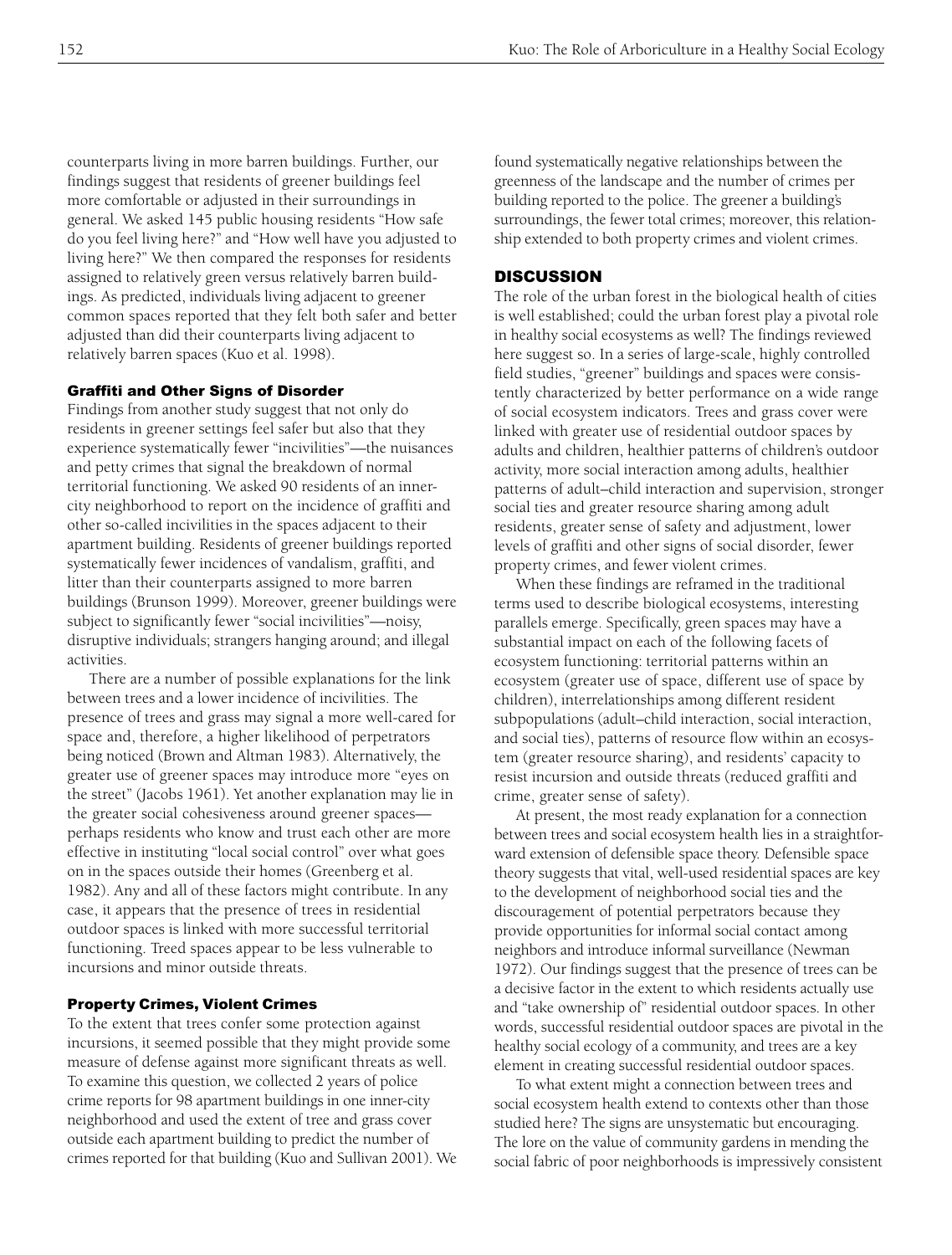and extensive (Brunson 1999), and the first systematic data on this question echo the lore (Glover et al. 2002). Moreover, there is some indication that a tie between green residential spaces and strength of community is not exclusive to poor neighborhoods. An article in *The Atlantic Monthly* (Drayton 2000) lauds the growing movement toward "community greens," shared parks tucked away on the inside of residential blocks. Most of these community greens have been developed in middle- or upper-income neighborhoods—houses on a community green in New York City's Greenwich Village sell for several million dollars apiece. Yet the pattern of neighborhood ties developing from the shared use of these common green spaces exactly mirrors our findings from some of the poorest communities in the United States; moreover, this pattern appears across different community greens with striking consistency. Clearly, the extent to which trees promote healthy social ecosystems in diverse settings and populations bears further investigation.

Regardless of how widely trees are linked to social ecosystem health, it is important to note that the context of these studies—poor urban neighborhoods—is precisely the context where social ecosystem health is at greatest risk and where urban trees are least present. While poverty is not synonymous with alienation and risk of crime, too many poor urban neighborhoods are characterized by high levels of mistrust, isolation, graffiti, property crime, and violent crime. It may be that the greatest benefits of urban forestry accrue to some of its historically most underserved constituencies.

The findings here have a number of implications for arboriculture and urban forestry. First and foremost, they reinforce the growing recognition of the vital role trees play in the ecological, social, and economic health of our communities. Second, they argue for a much tighter integration of the urban forest into the residential urban fabric. Third, the findings suggest that arborist–resident partnerships may be an important factor in fully reaping the healthy social ecosystem benefits of trees.

#### Vital Municipal Functions

These findings broaden our understanding of the functions trees serve in urban communities. At present, the role of arboriculture in urban ecosystems is primarily conceptualized in terms of the aesthetic, environmental, and wildlife habitat functions trees serve. The findings reviewed here suggest a substantially expanded conceptualization may be in order. Arboriculture may be vastly undervalued relative to its contributions.

Within the literature on the social benefits of urban forests, this work reinforces and extends the research on trees and healthy human functioning. Recent evidence links green residential settings to reduced aggression (Kuo and Sullivan 2001); enhanced cognitive functioning, life functioning, and well being (e.g., Kuo 2001; Kaplan 2001); and

greater capacity for self-discipline (Faber Taylor et al. 2002). Together, the evidence reviewed here suggests a vital role for trees in the healthy functioning of not only individuals, but neighborhoods as well.

More generally, the findings reviewed here complement and extend the larger literature documenting the functions trees provide in urban communities. Together with the evidence linking trees and other vegetation to clean air and clean water, this new evidence linking trees to healthier patterns of individual and neighborhood functioning points to a much larger theme—trees and public health. Far from being an amenity, then, it appears that trees play multiple, fundamental roles in the continued health of urban communities and should be regarded in the same light as other urban infrastructural elements.

In linking trees with some of our most challenging and important civic goals, this work contributes a new and politically compelling addition to the arguments for urban forestry. While providing cleaner air, cleaner water, and other environmental benefits is obviously important and valuable, the fact remains that few urban politicians view these issues as central to their agendas. Stronger communities, reduced crime rates, and healthier, more vital neighborhoods—these are outcomes that mayors and city councils strive for, often with little or no success. The findings here suggest that urban forestry helps address some of our most recognized and most challenging societal needs.

## Tighter Integration into the Residential Urban Fabric

One striking implication of this body of work is that the location of trees matters at a surprisingly fine-grained scale. Participants in these studies all have ready access to neighborhood green spaces and live within a few miles of one of the most extensive examples of urban nature in North America—Lake Michigan and the parks along Chicago's Lake Shore Drive. Further, the participants in each study live within the same neighborhood, with the same overall level of tree canopy. Yet in study after study, the finding is that having trees directly outside one's own building is different than having those same trees just outside neighborhood buildings. To fully reap the social benefits of trees then, the urban forest may need to be substantially more tightly integrated into the residential urban fabric than is currently recommended.

#### Working with Citizens

The focus of this review has been on the physical products of arboriculture, but the process of arboriculture surely has impacts on the social ecosystem of a community as well. That is, urban forestry programs can be structured such that they promote—or undermine—residents' appropriation of their neighborhood outdoor spaces. To the extent that greening is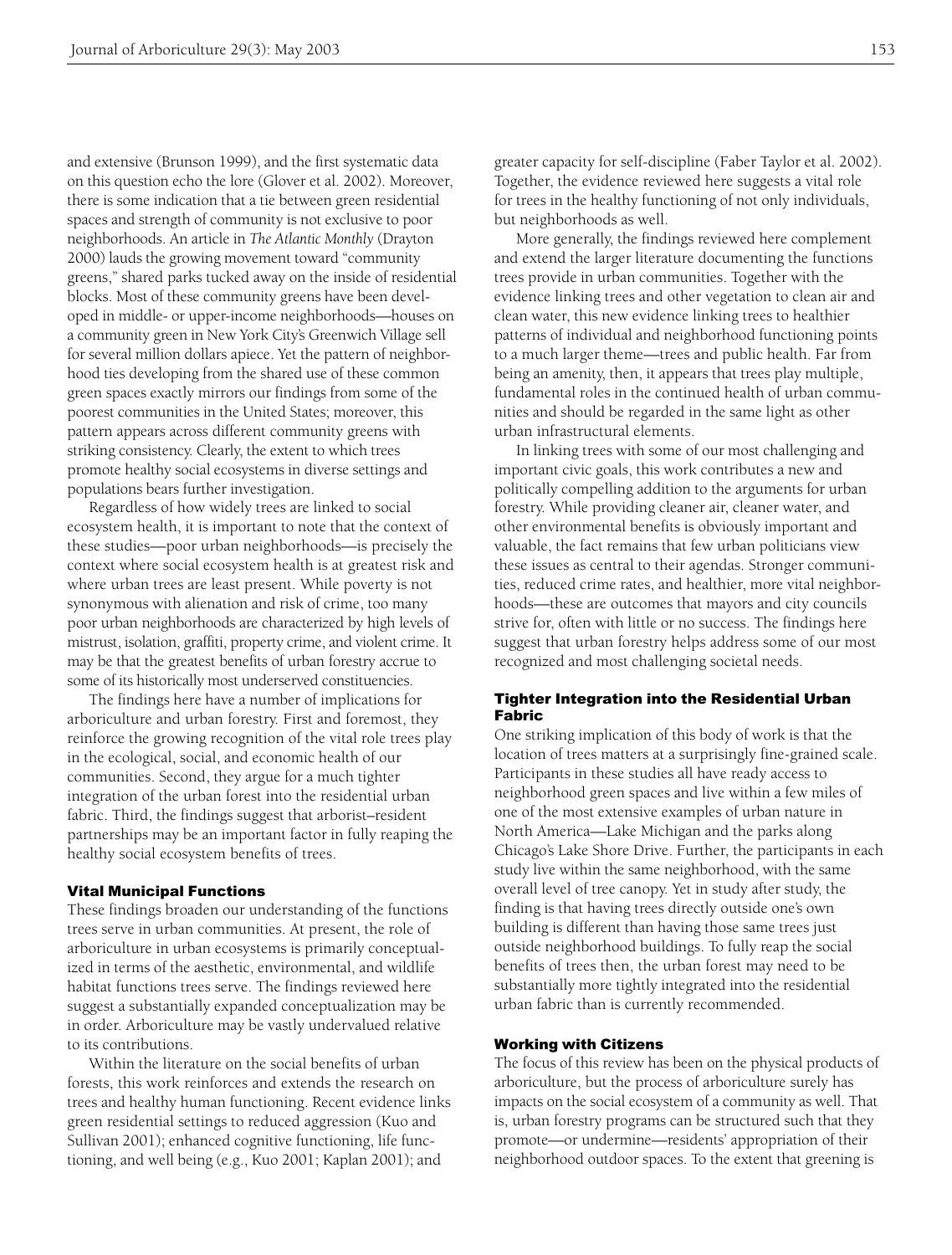carried out in a way that respects residents' choices and values with respect to the public and private spaces in their neighborhood, it seems more likely to foster the kinds of local social control so effective in deterring crime. Similarly, by inviting and requiring residents' participation, urban forestry may be carried out in a way that helps transform a mere collection of neighbors into a real, functioning community watching out for each other, each other's property, and each other's children; helping out in times of need; having barbecues and block parties; exchanging gardening tips and life stories; working together to improve the community.

# LITERATURE CITED

- APA Commission on Violence and Youth. 1983. Violence and Youth: Psychology's Response. American Psychological Association, Washington, DC.
- Belle, D.E. 1982. The impact of poverty on social networks and supports. Marriage Family Rev. 54:89–103.
- Brown, B.B., and I. Altman. 1983. Territoriality, defensible space and residential burglary: An environmental analysis. J. Environ. Psychol. 33:203–220.

Brunson, L. 1999. Resident appropriation of defensible space in public housing: Implications for safety and community. Unpublished Doctoral Dissertation, University of Illinois, Urbana-Champaign, IL.

Cisneros, H.G. 1995. Defensible Space: Deterring Crime and Building Community. U.S. Department of Housing and Urban Development, Washington, DC.

Coley, R.L., F.E. Kuo, and W.C. Sullivan. 1997. Where does community grow? The social context created by nature in urban public housing. Environ. Behav. 294:468–492.

Cooper, C.C. 1975. Easter Hill Village: Some Social Implications of Design. The Free Press, New York, NY.

Drayton, W. 2000. Urban planning: Secret gardens. The Atlantic Monthly 285(6):108–111.

Dubow, F., and D. Emmons. 1981. The Community Hypothesis. In Lewis, D.A. (Ed.). Reactions to Crime. Sage Publications, Beverly Hills, CA.

Dwyer, J.F., E.G. McPherson, H.W. Schroeder, and R.A. Rowntree. 1992. Assessing the benefits and costs of the urban forest. J. Arboric. 185:227–234.

Ebbesen, E.B., G.L. Kjos, and V.J. Konecni. 1976. Spatial ecology: Its effects on the choice of friends and enemies. J. Exp. Soc. Psychol. 12:505–518.

Faber Taylor, A., F.E. Kuo, and W.C. Sullivan. 2002. Views of nature and self-discipline: Evidence from inner-city children. J. Environ. Psychol., Special Issue: Environment and Children 22:49–63.

Faber Taylor, A., A. Wiley, F.E. Kuo, and W.C. Sullivan. 1998. Growing up in the inner city: Green spaces as places to grow. Environ. Behav. 301:3–27.

Gans, H. 1967. The Levittowners*.* Pantheon Books, New York, NY.

Glover T., K. Shinew, and D. Parry. 2002. Race and its relationship to the benefits of community gardening in St. Louis. Canadian Congress on Leisure Research Annual Book of Abstracts 10:127–130.

Greenbaum, S.D. 1982. Bridging ties at the neighborhood level. Soc. Networks 4:367–384.

Greenberg, S.W., W.M. Rohe, and J.R. Williams. 1982. Safety in urban neighborhoods—A comparison of physical characteristics and informal territorial control in high- and low-crime neighborhoods. Popul. Environ. 53:141–165.

Jacobs, J. 1961. The Death and Life of Great American Cities. Random House, New York, NY.

Kaplan, R. 2001. The nature of the view from home— Psychological benefits. Environ. Behav. 334:507–542.

Kaplan, R., and S. Kaplan. 1989. The Experience of Nature: A Psychological Perspective. Cambridge University Press, Cambridge, UK.

Kuo, F.E. 2001. Coping with poverty: Impacts of environment and attention in the inner city. Environ. Behav. 331:5–34.

Kuo, F.E., M. Bacaicoa, and W.C. Sullivan. 1998. Transforming inner-city neighborhoods: Trees, sense of safety, and preference. Environ. Behav. 301:28–59.

Kuo, F.E., and W.C. Sullivan. 2001. Environment and crime in the inner city: Does vegetation reduce crime? Environ. Behav. 333:343–367.

Kuo, F.E., W.C. Sullivan, R.L. Coley, and L. Brunson. 1998. Fertile ground for community: Inner-city neighborhood common spaces. Am. J. Community Psychol. 266:823–851.

Kweon, B.S., W.C. Sullivan, and A. Wiley. 1998. Green common spaces and the social integration of inner-city older adults. Environ. Behav. 306:832–858.

Miller, P.J., and L.L. Sperry. 1987. The socialization of anger and aggression. Merrill-Palmer Q. 33:1–31.

Newman, O. 1972. Defensible Space: Crime Prevention Through Urban Design*.* Macmillan, New York, NY.

-. 1996. Creating Defensible Space. U.S. Department of Housing and Urban Development, Office of Policy Development and Research, Washington, DC.

Ochs, E., and B. Schieffelin. 1984. Language acquisition and socialization: Three developmental stories and their implications, pp 276–320. In Schweder, R., and R. Levine (Eds.). Culture Theory: Essays on Mind, Self and Emotion. Brunner/Mazel, NY.

Perkins, D.D., P. Florin, R.C. Rich, A. Wandersman, and D.M. Chavis. 1990. Participation and the social and physical environment of residential blocks: Crime and community context. Am. J. Community Psychol. 181:83–115.

Stack, C.B. (Ed.). 1974. All Our Kin: Strategies for Survival in a Black Community. Harper & Row, New York, NY.

Sullivan, W.C., F.E. Kuo, and S. DePooter. In press. The fruit of urban nature: Vital neigborhood spaces. Environ. Behav.

Talbot, J.F., L.V. Bardwell, and R. Kaplan. 1987. The functions of urban nature: Uses and values of different types of urban nature settings. J. Architect. Plann. Res. 41:47–63.